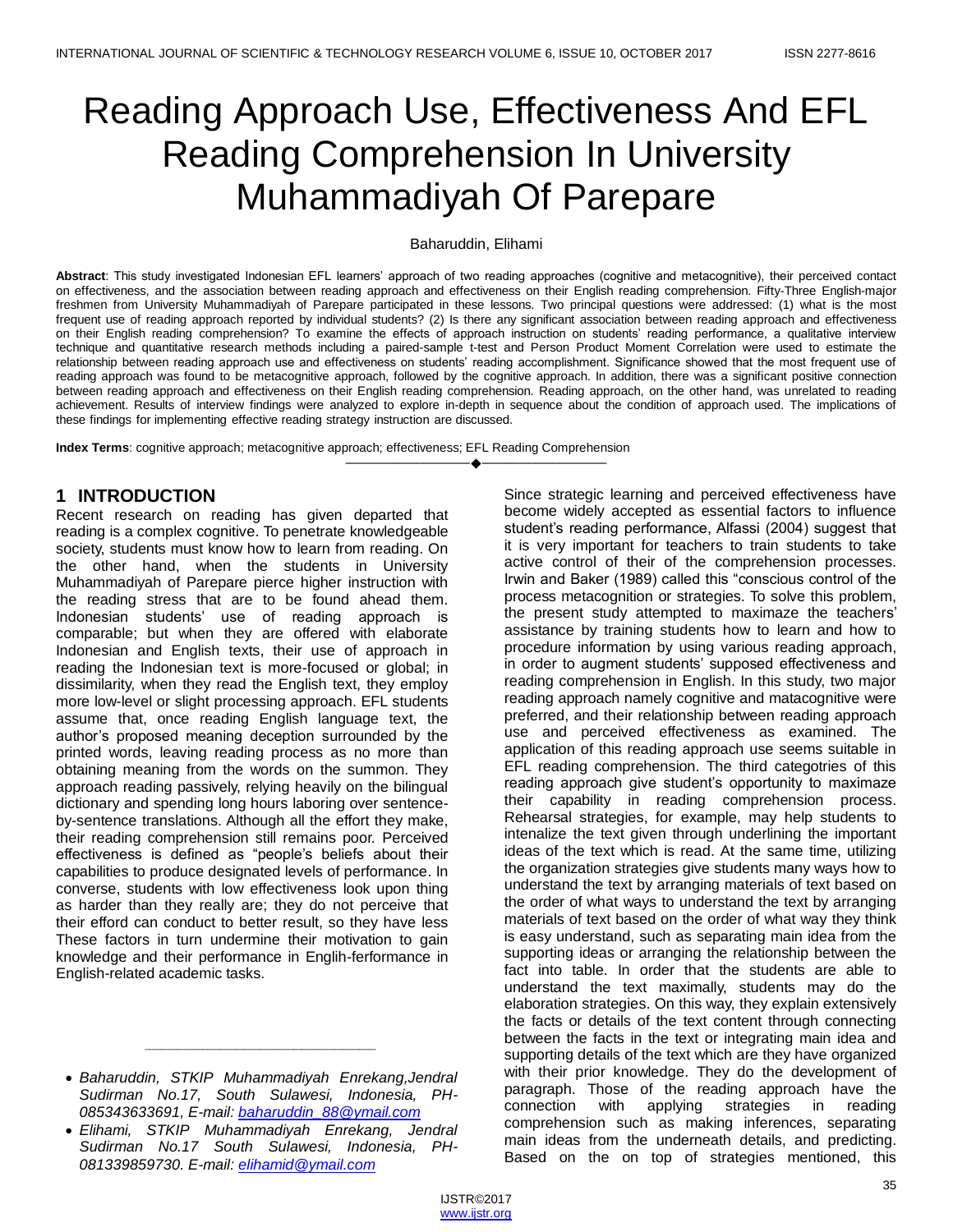manuscript focussed on how increase students triumph in reading comprehension through applying that reading approach use. This piece of writing aims at finding out whether or not those Reading Approach Use can effectiveness and EFL reading comprehension accomplishment and how much those Reading Approach Use influence EFL reading comprehension accomplishment during teaching and learning process.

# **2. METHOD**

#### **2.1 Subject**

This research applies the purposive sampling technique because of certainly consider. Determining the first semester which consist of two clases as the sample of the research in University Muhammadiyah of Parepare in academic year 2015/2016. There were two classes in the first semester which consisted of 51 students. A demographic was administrated to collect information about the subject" background. Results from the questionnaires showed that the most students have acknowledged at most recent six years of formal education in high school before they entered the university; their English ability level was about high-intermediate. The subjects of this study ranged in ages from 18 to 22 years old, with average 18.5 years old. Seventy three percent of the subject did diverse kind of study to improve their English proficeiency in their free time, such as reading newspaper and magazines. The objective of the reading course was to develop diverse reading skills required to succed in their studies. In the reading class, students were occupied in working a variety of reading skill/approach, such as previewing vocabulary, predicting reading contents, identifying main ideas, skimming for foremost ideas, scanning for information, making inference and etc. The lessons emphasized the reading of various topics of expository texts, such as education, city life, business, and jobs, lifestyles around the world, global trade, medicine, language and communication. For the duration of the one-semester English reading instruction, the reading approach questionnaires, the effectiveness questionnaires, student"s interviews, and the reading comprehension tests were composed and analized at the end of the semester. To analyze the questionnaire data, this study involved two major statical procedures: (1) Descriptive statistics, including means and standard deviations, were calculated; and (2) paired sample t-test procedures were computed to compare the differences between students"s response to the questionnaire on the Three foremost reading approach uses (categories of cognitive and metacognitive) in the test at the beginning of the semester and the post-test at the end of the semester. An alpha level of .05 was secondhand for all statiscal tests. To analyze the possessions of strategic coaching on students' reading recital, a pairedsample *t*-test was carried out to compare student's show in the reading comprehension tests taken before and after the strategy instruction. Furthermore, Person-Product-Correation (example zero-order correlation coefficients) was used to estimate the relation between reading approach use and perceived effectiveness on students" reading achievement. The design of the reading course was to help students understand the contents of the reading materials and mostly develop various skills needed to succeed in their studies. The course emphasized the

reading of various topics of expository texts, such education, business, jobs, city life, lifestyles around the world, global trade, medicine, language, communication and etc.

#### **2.2. Instrumentation and Procedure**

The presents study aimed to investigate the frequency of students' reading approach use, their perception of selfefficacy, and therelatuionship of these two constructs on their English reading performance. First, reading comprehension was assessed using the Reading Comprehension section of the simulated TOEFL test (Philips, 1996). Seven reading passages were selected, each passage follow by 10 to 12 multiple choices reading comprehension questions, with the total number of 60 questions in given test. The test lasted for exactly 60 minutes. The questionnaire, contining 45 items, consisted of three major categories of reading strategies; cognitive (items 1 to 17), metacognitive (items 18 to 32) and comprehension strategies (items 33 to 45). Students were asked to rate certain statements on a 5 point scale from (1) never or almost never true of me to (5) always or almost always true of me. To form a pilot test, there English major students were asked to comment on the contents of the questionnaire, concerning the meaning and clarity of the statements. The interview, ranged from to 30 to 50 minutes, were all performed in Buginess except the interviewers' questions. The interviewees were informed that the interview would be highly confidential and used for research only. The interviews were tape-recorded and fully transcribed soon afterward.

# **3. LITERATURE REVIEW**

## **3.1. Reading Approach Use**

Reading is an interative process combining top-down and bottom-upprocessing (Barnett, 1989); as a result.it is very important for the students to use appropriater eading approachs. In other words, reading comprehension requires the integration and aplication of multiple approach or skills. Those approach involve memory, cognitive, metacognitive, compentation, metacognitive, affective, social, test-taking approach (Zhang, 1993; Oxford, 1990; Caverly, 1997). According to Chamot and Kupper (1989), cognitive strategies are approaches" in which learners work with and manipulate the task material themselves, moving towards task complention". Winstead (2004) defined the cognitive strategy as "a learner-centered approach that takes into consideration the environment or situational context in which learned learns, the learner's knowledge base, instrinsic motivation, in addition to improving the learners' ability to process information via cognitive and metacognitive approaches. Example of cognitive approach include the skills of predicting based on prior knowledge, analyzing text notes by writing down the main idea or specific points, translating, inferencing, and transferring (Chamot, 1989; Oxford 1990). These strategies are identified as important cognitive approach related to academic performance in the classroom because they can be applied to simple memory tasks (example., recall of information, words, or lists) or to more complex tasks that require comprehension of the information (example., understanding a piece of text) (Pintrich, 1999). Weinstein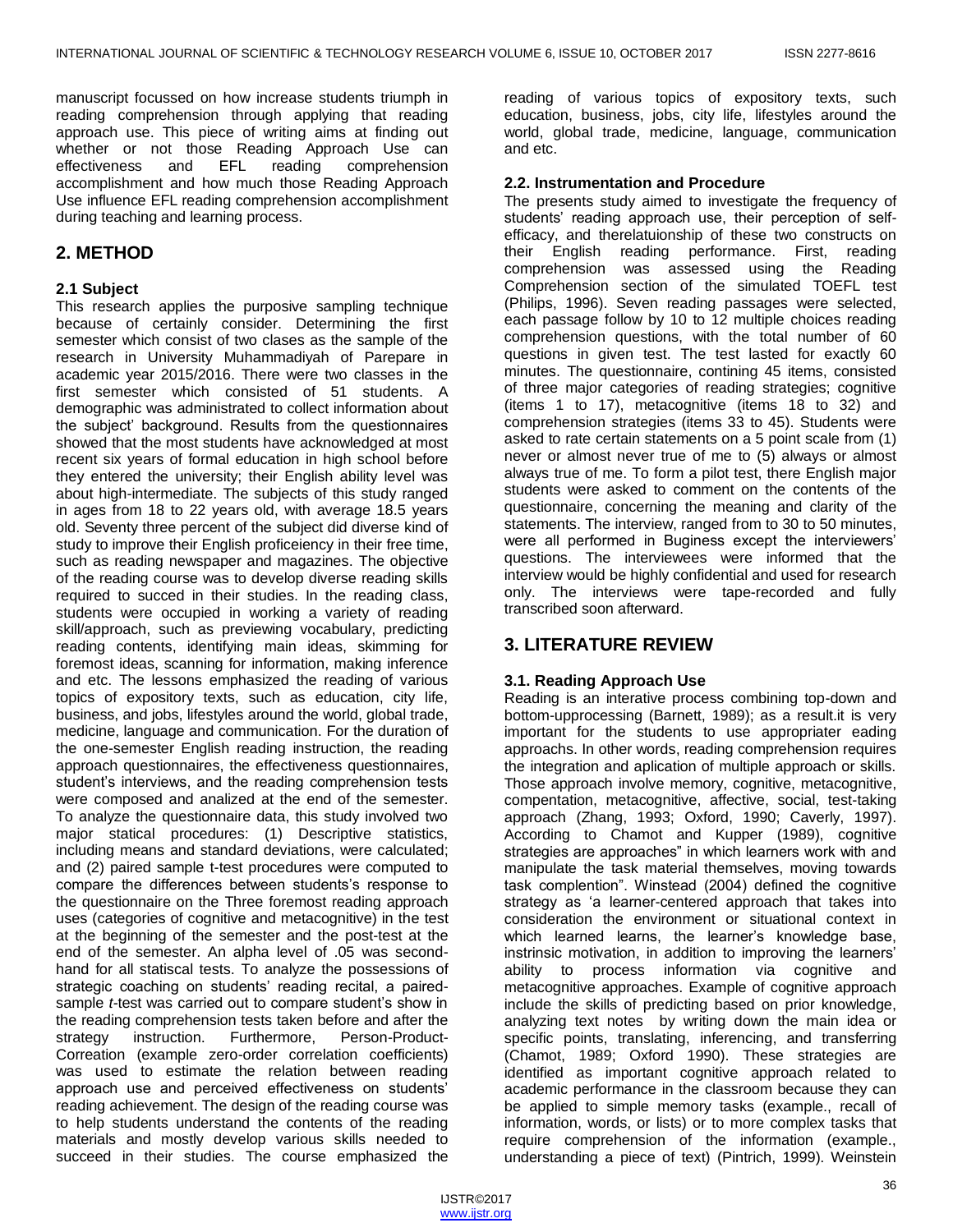and Mayer (1986) regard all metacognitive activities as partly the monitoringof comprehension where students check their understanding against some self-set goals. Monitoring activities include tracking of attention while reading a text, understanding, etc (Pintrich, 1999). The other typeof metacognitive approach is regulatory strategy which closely tied to monitoring strategies. According to Pintrich, as students monitors their learning and performance against some goal or criterion. "This monitoring process suggests the need for regulation processes to bring behavior back in line with the goal or to come closer to the criterion". Regulatory activities may include asking question to monitor students" comprehension, slowing the pace of reading with more difficult texts, reviewing examination materials, and postponing question. Several studies have shown that all these approach can enhance second/foreign language reading by correcting their studying behavior and reparing deficits, in theirunderstanding of the reading text (Carrell, 1989).

#### **3.2. Effectiveness and Reading achievement**

A study conducted by Chamot et.all (1993) examined the effects of metacognitives, cognitive, and social strategy instruction received by learners of Japanese, Russsian, and Spanish. According to Badura (1994), "perception of selfefficacy influence motivation; they determine the goals individuals, the effort they expend to achieve these golas, and their willingness to persist in the face of failure. Individuals who expect success in a particular enterprise anticipate successful outcomes. In the other words, students who are confident in their academic skills expect high marks on exams and expect the quality of their work to reap benefits. The opposite is also true of those who lack such confidence. Low self-effiicacy hinders learners' participation in learning activities while lack of learning strategies prohibits them from solving problems they encounter in language learning (Schunk, 1991). In the area of English language teaching, Shell and Murphy (1989) examined the relationship between students' perceived competence and their English learning outcomes. Findings in the research indicate that the students' perceivedeffectiveness is highly related to their reading achievement. Compared with another of outcome expectance, effectiveness could better predict school reading performance. The study conducted by Shell and Colvin (1995) also supported that self-efficacy rather than outcome expectance is the best variable to tell high achievers from average achievers. In addition, s study conducted by Chamot et al. (1993) examined the effects of metacognitive, cognitive, and social stategy instruction by learners Japanese, Russians, and Spanish. Students completed learning strategy questionnaires (related to their frequency of strategy use) and self-efficacy questionnaires (related to their perceptions of their to complete the tasks). Findings of the study demonstrate that positive relationship between the prequent use of learning strategies and perceptions of self-efficacy are found in most groups. Empirical evidence on the effectiveness on reading comprehension has yielded mixed results. For the sake of simplicity, we could divide such studies into two categories: those involving on EFL reading comprehension. While some studies in the former provided for the significant effectiveness of EFL reading

comprehension when compared with a short story. As for the studies involving EFL reading comprehension, it generally showed no difference in terms of gloss language (Jhonson, 1982).

#### **3.3. Reading Strategy in Reading Comprehension**

#### **3.3.1. Skimming**

The skimming strategy is done byr readers when they skip details, minor ideas, and examples as a method in reading quickly. Lee Kai and Paula (1979) state that skimming is to understand the relationship between ideas require first motivation or interest in the topic, and secondly a readiness to recognize where the supporting details begin and end, and where the central points are. Skimming is used to quickly identify the main ideas of a text. Skimming is done at a speed three of four times faster than normal reading. People often skim when they have lots of material to red in a limited amount of time.

#### **3.3.2. Scanning**

Scanning strategy is a rapid reading to search for the specific information of the text is read. Ken Heland (In Wakkang, 2004) states that scanning is rapid search for specific information rather than general impression. Scanning demands the reader to ignore all about the key item being searched for. It is useful skill for data gathering, review, using reference books, or judging whether a text contains material deserving further study. Lee Kai and Paula (1979) state that is not reading in the strict sense of the words. It is an ability to locate facts quickly to find the answer to specific question. The scanning activity is when the readers want to find out about a word, a place, or a name about a time or date, or about statistic them concreate on a specific section and glance down it.

#### **3.4. Reading for the Structure Signals**

In reading for the structure signals, students tend to read the foreign language for content words rather than for structure signals. Like in Frence's words, they focus on written grammar signals as follows: Is the author talking about one person or about several people? How do you know?

#### **3.4.1. Inference Technique**

The inference techniques in reading are the teacher taught students how to infer meanings from paragraph context. In case, for example students do not know the word "*maussade*" (cheerless). If they read simply "*ie temps e tait maussade'* (the weather was cherless), they cannot guess what kind of weather it is. But if they read *ie temps etait triste et maussade in lette saison, L1 pleuvait tours les jours*  (the weather was sad and cheerless in that season), they can tell that *maussade* has a negative sense and is equally synonymous with *triste* (sad).

#### **3.4.2. Paraphrasing Technique**

If a sentence part of a selection seems too difficult, many students will simply skip it, hoping that they are not missing anything essential. Paraphrasing techniques make students try to grasp the meaning of the selesction in it"s entirely. Providing paraphrases for students: difficult words and expression may be glossed in the foreign language. An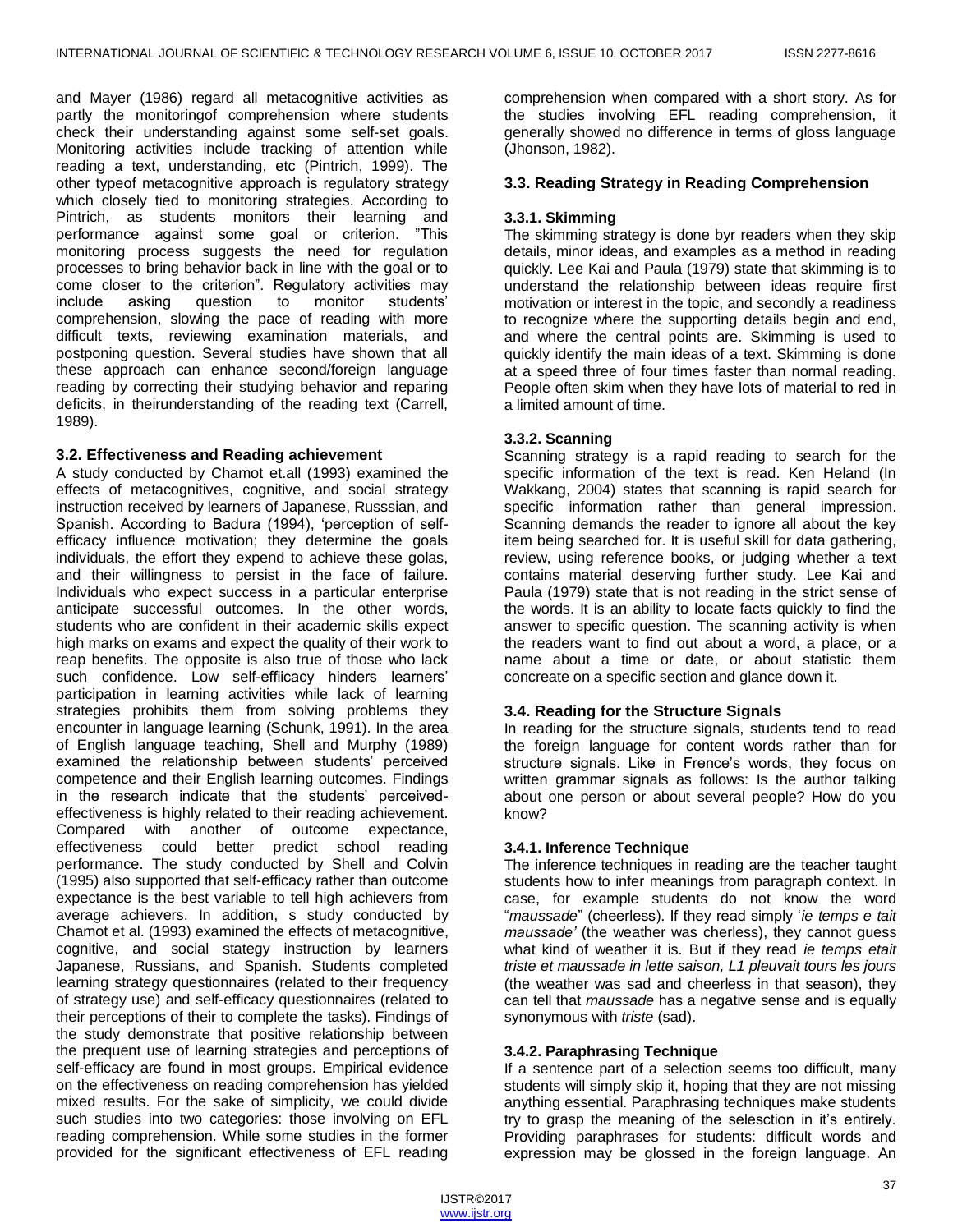effective language laboratory reading exercise may be prepared as follows: "If sentence part of a selection seems too difficult, many students will simply skip it, hoping that they are not missing anything essensial."

#### **3.4.3. Metaphrasing Technique**

Metaphrasing is a technique that developed by Walda E. Sweet in Edward et al. (1977) for teaching students to read Latin. It is equally effective with modern inflected language such as German and Russian. In metaphrasing, the students show both the lexical anmd structural meanings of words such as they occur in the sentence (Walda E. Sweet in Edward et al., 1997).

#### **3.5. EFL Reading Comprehension**

Many students at the University Muhammadiyah of Parepare are multilingual. They speak English, Indonesian, Bugis, Mandar and other language. Indonesian is spoken by the majority of the citizenry. Bugis language is spoken by many of the citizenry, irrective of their tribe or ethnicity. The other language also spoken but by fewer Buginess (that is, citizens) include Palopo, Enrekang, Pa"tinjo, Letta, and other language. Thus, the majority of Bugis speak one or two indigeneous language and Indonesians. English language is the academic language and the official language, although Bugis language and Indonesian is also used in many official contexts. Most of the students at the University Muhammadiyah of Parepare attend public English Departement in the Students English of Association. They are offered places in the university based on performance in the examination. First year students in the Faculty of Education study course as Education. The lack of the previous content and vocabulary knowledge applicaple to these fields of specifiacation. This argument, however, does not suggest that a wide vocabulary is unnecessary in reading comprehension. In fact, the reverse is the case: a wide general vocabulary is essential for text comprehension. The argument here is that it is possible for text comprehension toinfluence vocabulary knowledge just as vocabulary knowledge influences comprehension. Given the above scenario, when these students engange in academic reading in these course, they hardly depend on prior knowledge of the course content and (technical) vocabulary in EFL reading comprehension. Since they are faced with a series of new words as they engange in academic reading, how then do they arrive at the appropriate meanings of the new words? Do they depend solely on understanding of the text help them arrive at the meaning of words? These are some of the question this study will attempt.

## **4. RESULT AND DISCUSSION**

A series of paired-sample *t*-test were carried out to compare students" mean score of approach use, effectiveness, and reading comprehension test taken before and after comprehension tutoring. According to the mean score of post-use, the most frequent use of reading approach was found to be metacognitive approach, followed by compensation approach, and then followed by cognitive approach. As for effectiveness questionnaire, the mean for effectiveness was 3.49 (SD=.62), and the mean for effectiveness was 3.56 (SD=.62). The result indicate that the average score of post-use and post-effectiveness for each set were all higher than those in the pre-use and

pre-efficience. Alhough significance differences were found among them at the .05 probabilty level, it is still of natable importance that students generally increased the frequency of their reading approach use and perception of effectiveness by the end of the semester. After receiving approach instruction, students scored appreciably (p<.05) higher in the post-test than in the pre-test. It is, therefore, assumed that the students amplified their strategy use and discernment of competence in using the approach after reading approach instruction. Such findings further indicate the importance of approach tutoring on the enlargement comprehension. To examine the relationship among the approach use, effectiveness, and reading achievement, a zero-order correlation was conducted for the purpose of this study. To minimize the number of variables to be included, only the post-test scores of reading approach, effectiveness, and reading comprehension were used. The result indicate that all the strategies were significantly correlated with effectiveness (correlation coefficients ranged from .44 to .52, p<.01). However, no significant relationship was observed between strategy use and reading score. The other findings shows that student"s effectiveness beliefs has a correlation (correlation coefficient =  $.53$ , p=  $.01$ ) with their reading achievement, indicating a significant relation of perception of effectiveness on reading development. The purpose of this study was to explore the relationship of different cognitive, metacognitive and effectiveness variables variables on foreign-language reading accomplishment. More than a few key results emerged beginning this study. First, regarding the effectiveness of strategic instruction on reading achievement, results of the attendance studies demonstrate that students commonly amplified their recurrent use of reading approach. Especially using metacognitive approach for managing learning and overcoming deficiency in English reading and further obtained more improvement in comprehension after approach instruction. Second, regarding the relationship between the strategies learning and effectiveness, end of the correlation make available observed support for significant connection between these two constructs anticipated in the literature. In genereral, this relationship was consistenly observed in all three strategy uses and perceived effectiveness. Exclusively, they use strategies in their English reading, the more confidence and personal control they will have over their reading skills. And then most students considered that it is important to learn various reading skills to understand the reading materials more effectively and the use of multiple reading strategies could enhance their reading comprehension. However, some students, and poorer readers in particular, expressed their difficulties in predicting what is to come, what to read quickly, what not to read; integrating their prior knowledge with materials in the text; determining the meaning of unfamiliar words in the text, as well as dealing with inconsistencies or gaps as needed. Student also reported that the time the teacher spent in expectively explaining to resolve problems. The student"s reading comprehension more evocatively than conventional one. These strategies were gifted to revolutionize the students' reading comprehension better than before. The reading approach use and reading comprehension; the result, present problematic findings when taken with the previous studies.